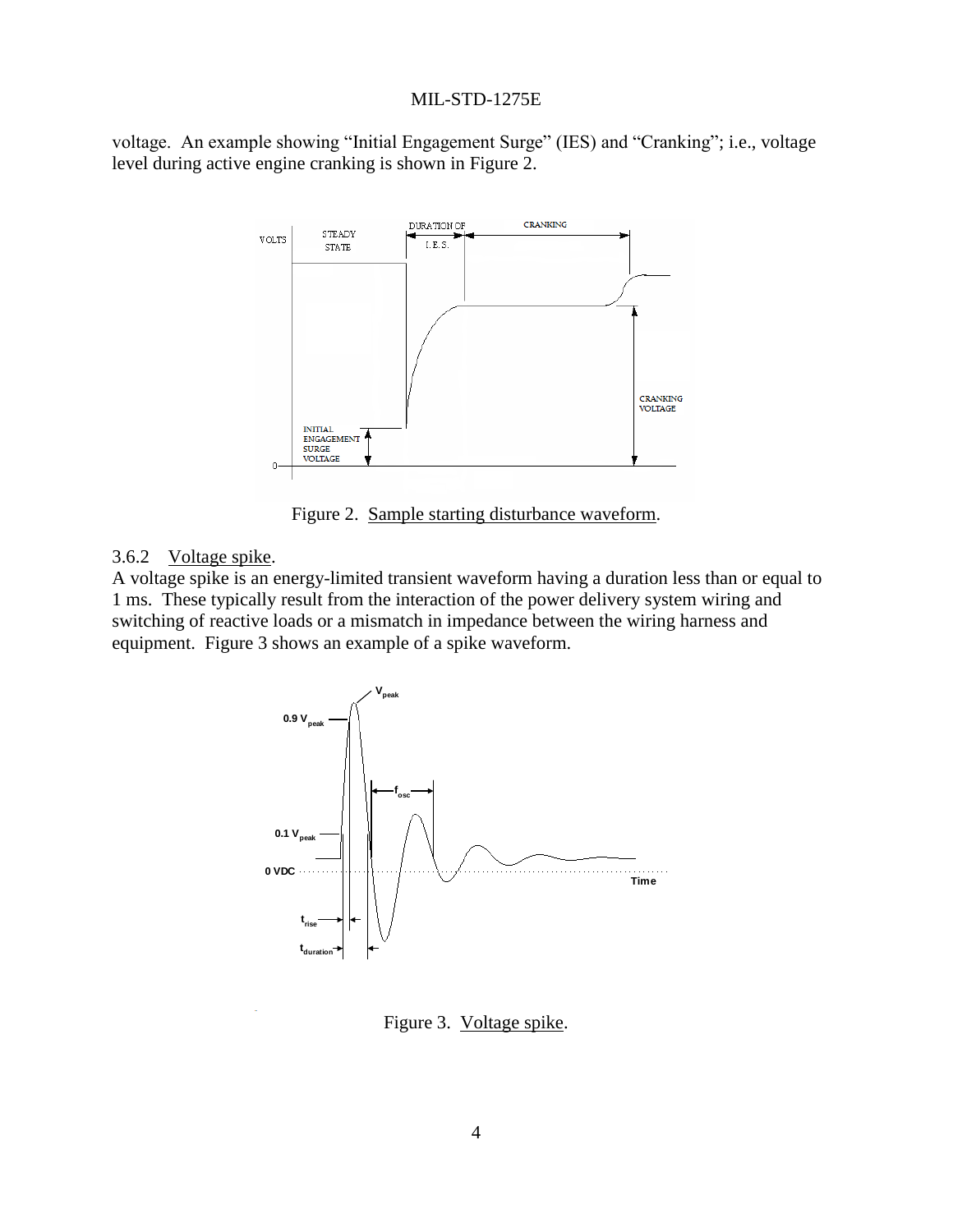## 3.6.3 Voltage surge.

A surge is a transient waveform having a duration greater than 1 ms and a specific wave shape, typically a rising/falling edge and a slow exponential decay for the falling edge. Surges result from the switching of reactive loads containing a significant level of stored energy or sudden disconnection of a constant load. Surges may also occur due to the application of high-demand loads.

## <span id="page-8-1"></span>3.6.3.1 Positive voltage surge.

A positive voltage surge is a positive-going transient, which exceeds the nominal supplied voltage. This may occur when a high current or inductive load is suddenly disconnected. The most common occurrence of a positive voltage surge, or "alternator load dump," occurs when the alternator is working to charge a partially or fully discharged set of batteries and the connection to the battery positive terminal is suddenly disconnected. The alternator cannot immediately decrease its output to compensate for the sudden loss of load so the energy delivered during this settling period is distributed to the vehicle's electrical system. A positive surge ( $V_{PEAK}$ ) with a short rise time (*tRISE*) and long exponential decay is generated above the nominal battery voltage of the system (*VNOM*) and last for a given time (*tWIDTH*). [Figure 4](#page-8-0) shows an example of an alternator load dump waveform.



Figure 4. Sample alternator load dump waveform.

## <span id="page-8-0"></span>3.6.3.2 Negative voltage surge.

This event is similar to an alternator load dump as specified in Section [3.6.3.1](#page-8-1) except it represents the negative-going transient generated when a sudden load is placed on the alternator. The alternator cannot immediately change its output so the system voltage decreases until the alternator can compensate for the sudden increase in load.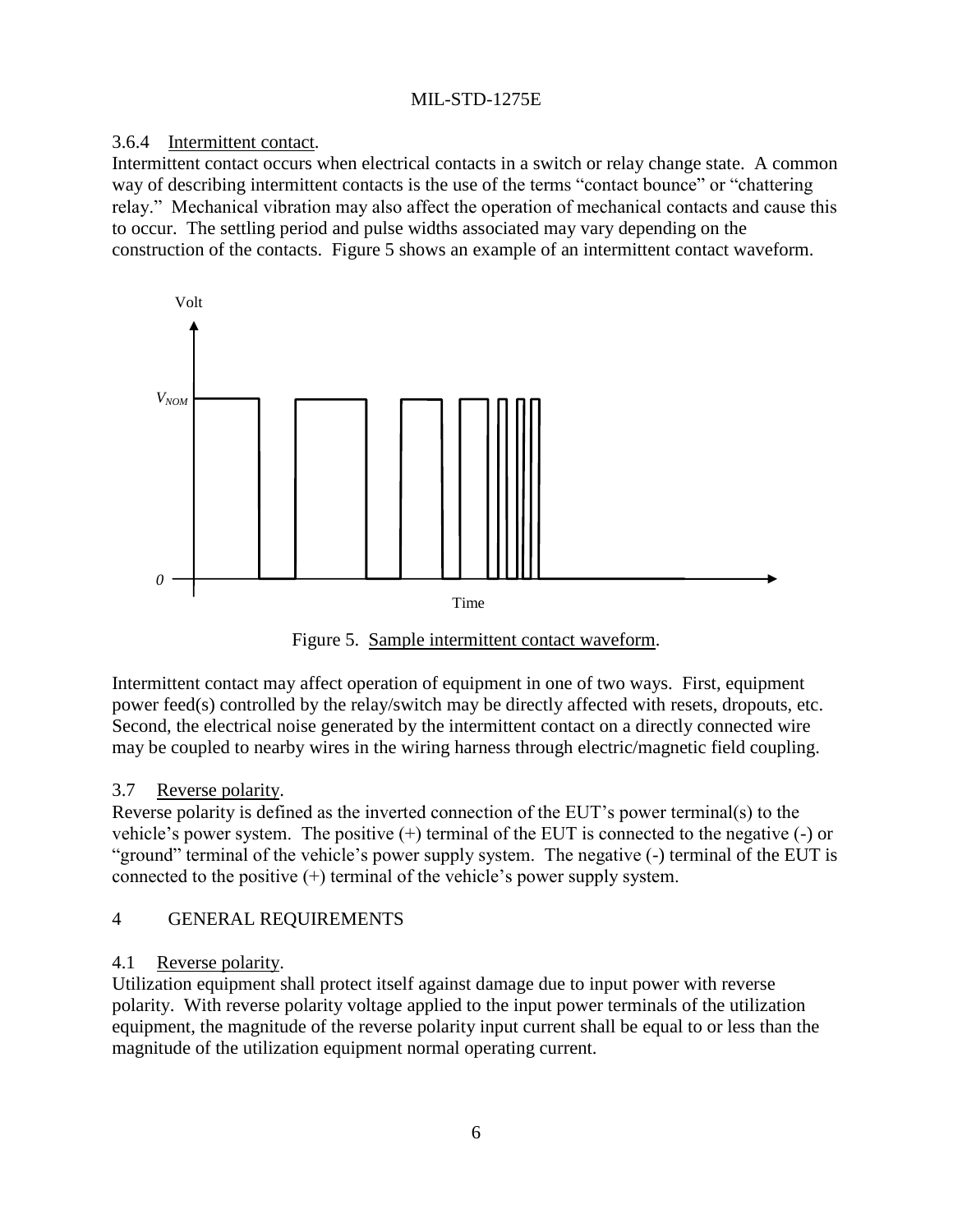# 4.2 Electromagnetic compatibility.

Utilization equipment shall be compatible with the applicable performance specification requirements for control of electromagnetic interference and voltage spikes induced by lightning, electromagnetic pulses, and power switching. Electromagnetic interference is not covered by this standard.

## 4.3 Electrostatic discharge.

Utilization equipment shall be compatible with the applicable performance specification requirements for immunity to electrostatic discharge. Electrostatic discharge is not covered by this standard.

## 5 DETAILED REQUIREMENTS

## 5.1 Voltage compatibility requirements.

This section contains detailed requirements regarding the voltage conditions under which the utilization equipment is expected to operate. Verification of compliance shall be in accordance with Sections [5.2](#page-12-0) and [5.3](#page-14-0) of this document.

## 5.1.1 Steady state operation.

This section describes the steady state voltage range, which excludes engine starting disturbances, and applies to all utilization equipment. Utilization equipment shall operate without degradation or damage when subjected to the operational voltage range specified in this section.

## 5.1.1.1 Operational voltage range.

The utilization equipment voltage operating range is between 20 VDC and 33 VDC, including ripple.

# 5.1.1.2 Voltage ripple.

The maximum peak-to-peak ripple voltage limits are specified in MIL-STD-461 CS101 with the same values used at 150 kHz extended to 250 kHz, as shown in Figure CS101-1.

# 5.1.2 Starting operation.

This section applies to utilization equipment operating while subjected to engine starting disturbances. Utilization equipment shall operate without degradation or damage when subjected to engine starting disturbances within the limits shown in [Figure 6](#page-11-0).

# 5.1.2.1 Initial engagement surge (IES).

The minimum voltage supplied to utilization equipment during an IES is 12 VDC. The maximum duration of the IES is one (1) second. Consecutive IES events are a minimum of one (1) second apart.

# 5.1.2.2 Cranking surges.

The minimum voltage supplied to utilization equipment during cranking surges is 16 VDC. The maximum duration of cranking surges is thirty (30) seconds.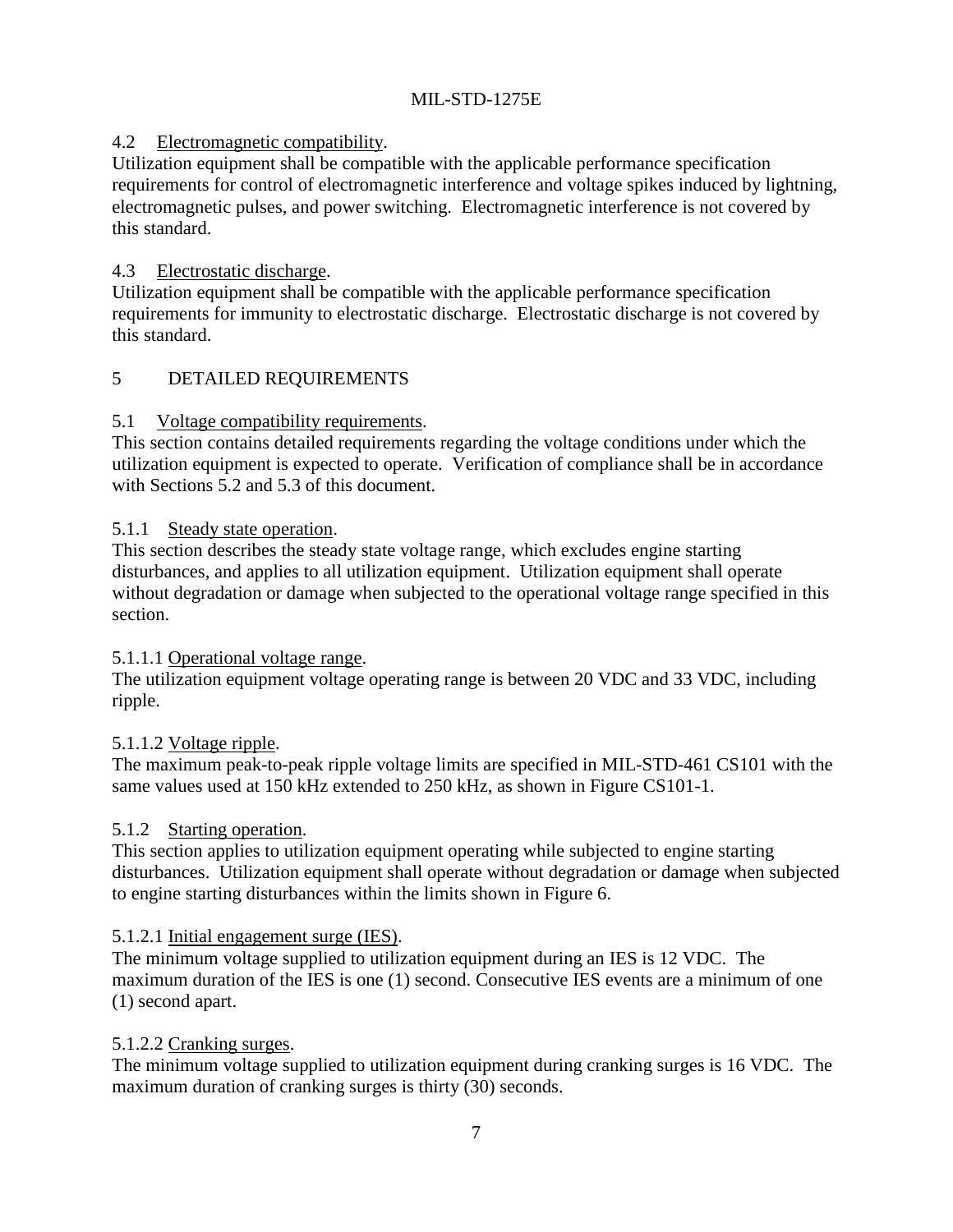MIL-STD-1275E



Figure 6. Starting disturbance limits on 28VDC systems.

# <span id="page-11-0"></span>5.1.3 Transient disturbances.

This section describes transient waveforms and applies to all utilization equipment.

## 5.1.3.1 Voltage spikes.

## 5.1.3.1.1 Injected voltage spikes.

Utilization equipment shall operate without degradation or damage when subjected to voltage spikes within the limits shown in [Figure 7](#page-12-1). The maximum rise time (*tRISE*) of the injected spikes is 50 nanoseconds, and the maximum total energy content of a single spike is 2 Joules.

## 5.1.3.1.2 Emitted voltage spikes.

Emitted voltage spikes from utilization equipment shall be within the limits shown in [Figure 7](#page-12-1). The maximum total energy content of a single emitted spike is 125 millijoules (mJ).

## 5.1.3.2 Voltage surges.

# 5.1.3.2.1 Injected voltage surges.

Utilization equipment shall operate without degradation or damage when subjected to voltage surges within the limits shown in [Figure 8](#page-13-0). The maximum total energy content of a single surge is 60 Joules (J).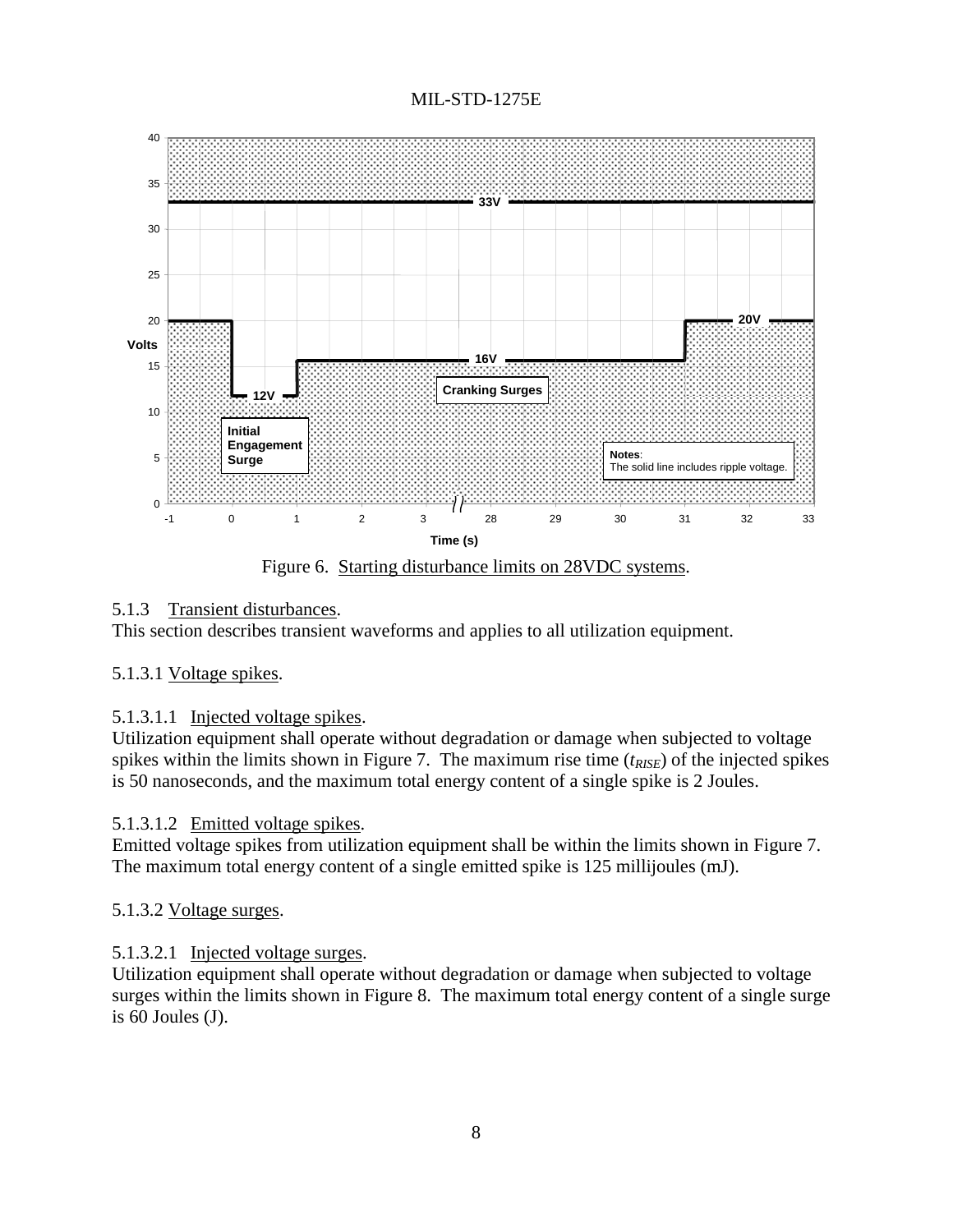



Figure 7. Envelope of spikes for 28VDC systems.

#### <span id="page-12-1"></span>5.1.3.2.2 Emitted voltage surges.

Emitted voltage surges from utilization equipment shall be within the limits shown in [Figure 8](#page-13-0).

#### <span id="page-12-0"></span>5.2 Voltage compatibility verification setup.

#### 5.2.1 Environmental conditions.

Testing of the EUT according to this standard shall be performed under the following environmental conditions:

| Temperature:                 | +23 <sup>o</sup> C ± 5 <sup>o</sup> C (+73 <sup>o</sup> F ± 9 <sup>o</sup> F) |
|------------------------------|-------------------------------------------------------------------------------|
| Relative Humidity:           | $0\%$ to 90% humidity                                                         |
| <b>Atmospheric Pressure:</b> | 80kPa to 102kPa (23.62 inHg to 30.12 inHg)                                    |

Testing under different environmental conditions (e.g., extremes of operating temperature) shall be conducted at the discretion of the appropriate authority.

The electromagnetic environment (e.g., background noise) shall not interfere with the measurement instrumentation setup.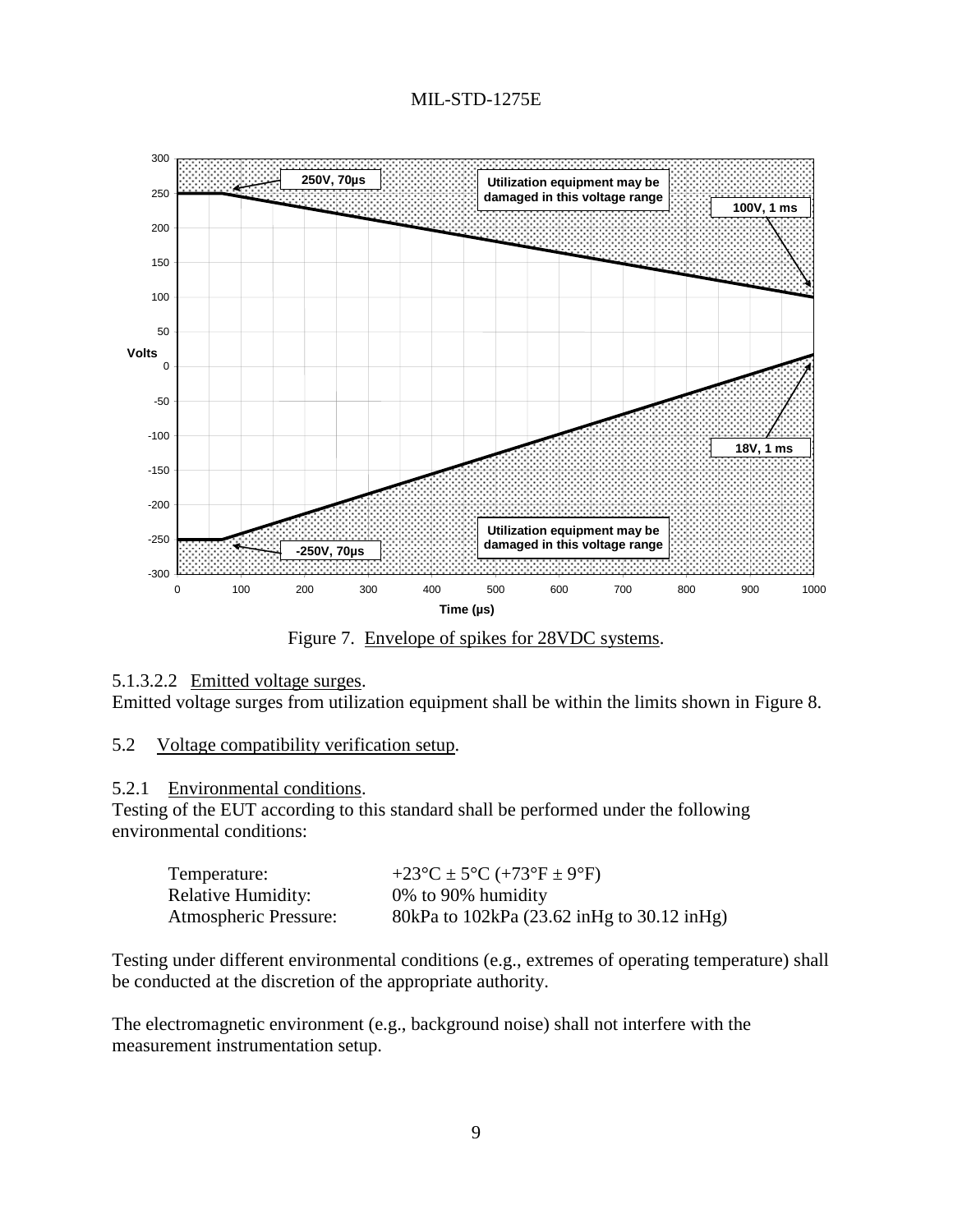

Figure 8. Envelope of surges for 28VDC systems.

# <span id="page-13-0"></span>5.2.2 Calibration of test equipment.

Test equipment used to verify parameters such as current, voltage, rise/fall time, etc. of the test setup shall have traceable calibration to a national standards body, such as NIST, and within the calibration period at the time of the test.

## 5.2.3 Nominal voltage.

For purposes of verification, the term "nominal" when used to describe voltage shall mean the stated voltage  $\pm 1\%$ , unless otherwise stated.

## 5.2.4 Measurement tolerance.

The default measurement tolerance shall be  $\pm 1\%$  unless otherwise stated.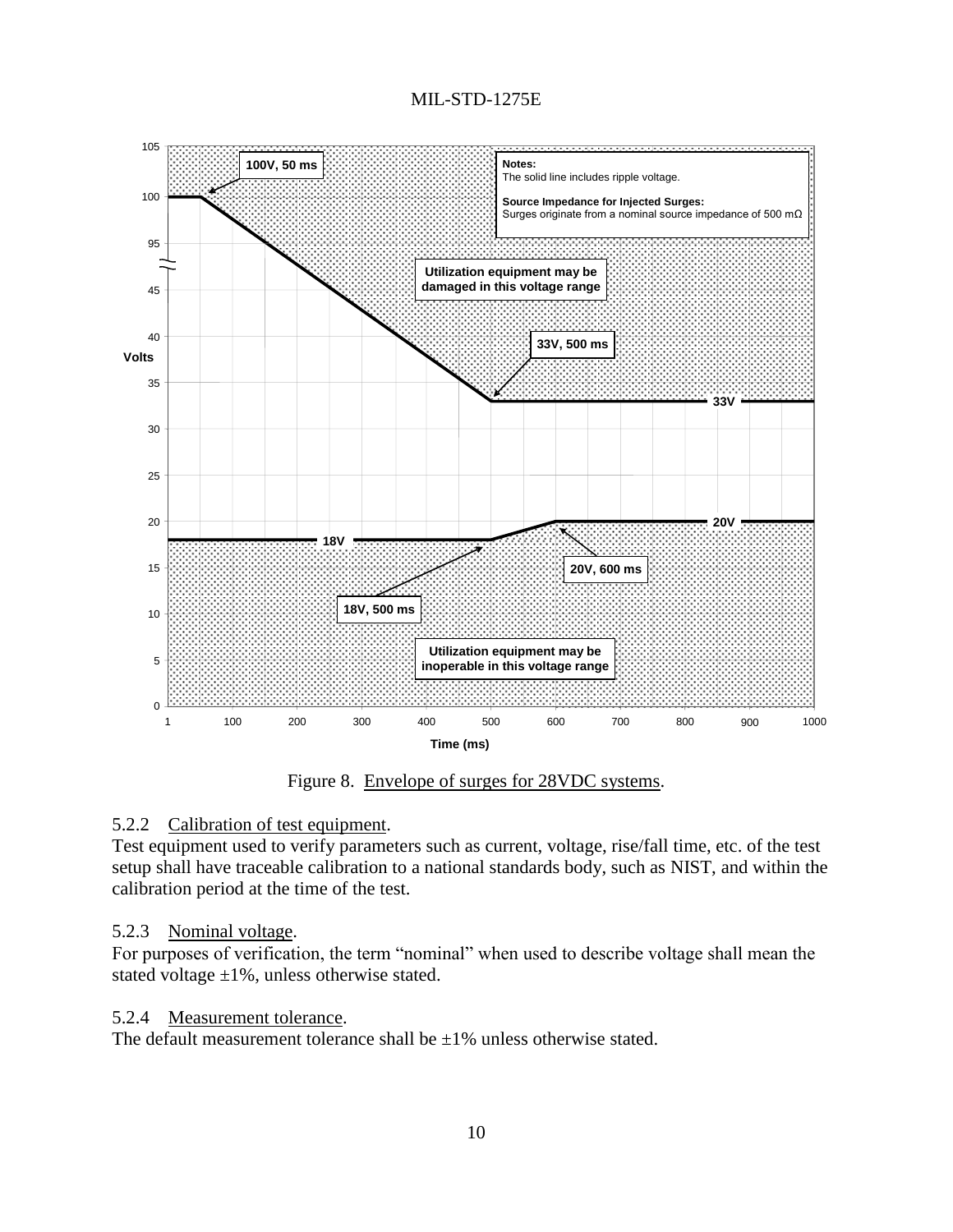# 5.2.5 Measurement reference point.

The measurement reference point for EUTs shall be the power input terminals of the EUT. EUTs having multiple power input terminals shall be individually and simultaneously monitored during the test(s). All transient voltage waveforms applied to EUTs shall be verified open circuit; i.e., no load.

## 5.2.6 Power return.

The test setup shall use a power return for the EUT as required by the applicable performance specification.

If a power return is not specified, the EUT power return conductor shall be equivalent to the EUT power source conductor.

In cases where the EUT uses the vehicle structure as the power return, a ground plane in accordance with (IAW) MIL-STD-461 shall be used to simulate the vehicle's metal structure as the return current path. The negative (-) terminal of the EUT as well as the negative (-) terminal of the power source shall be bonded to the ground plane.

## 5.2.7 Loads.

Loads representative of the actual installation on vehicle shall be used to test the EUT if the EUT is not a standalone device.

## 5.2.8 Power supply.

Power supplies shall maintain  $\pm 1\%$  of specified voltage during testing, as measured at their output.

## <span id="page-14-0"></span>5.3 Voltage compatibility verification method.

## 5.3.1 Steady state operation.

## 5.3.1.1 Operational voltage range.

The EUT shall be tested to operate as specified while subjected to the voltages/durations at both the lower and higher limits of the voltage envelope shown in [Figure 8](#page-13-0). Any deviation from normal operation shall be recognized as a failure of the EUT.

## 5.3.1.2 Voltage ripple.

Unless otherwise specified in the applicable performance specification, the test method and limits for voltage ripple specified in MIL-STD-461 CS101 shall be used at nominal voltages of 23 VDC and 30 VDC with the same values used at 150 kHz extended to 250 kHz, as shown in Figures CS101-1 and CS101-2.

Verify the EUT operates as specified while subjected to the ripple. Any deviation from normal operation shall be recognized as a failure of the EUT.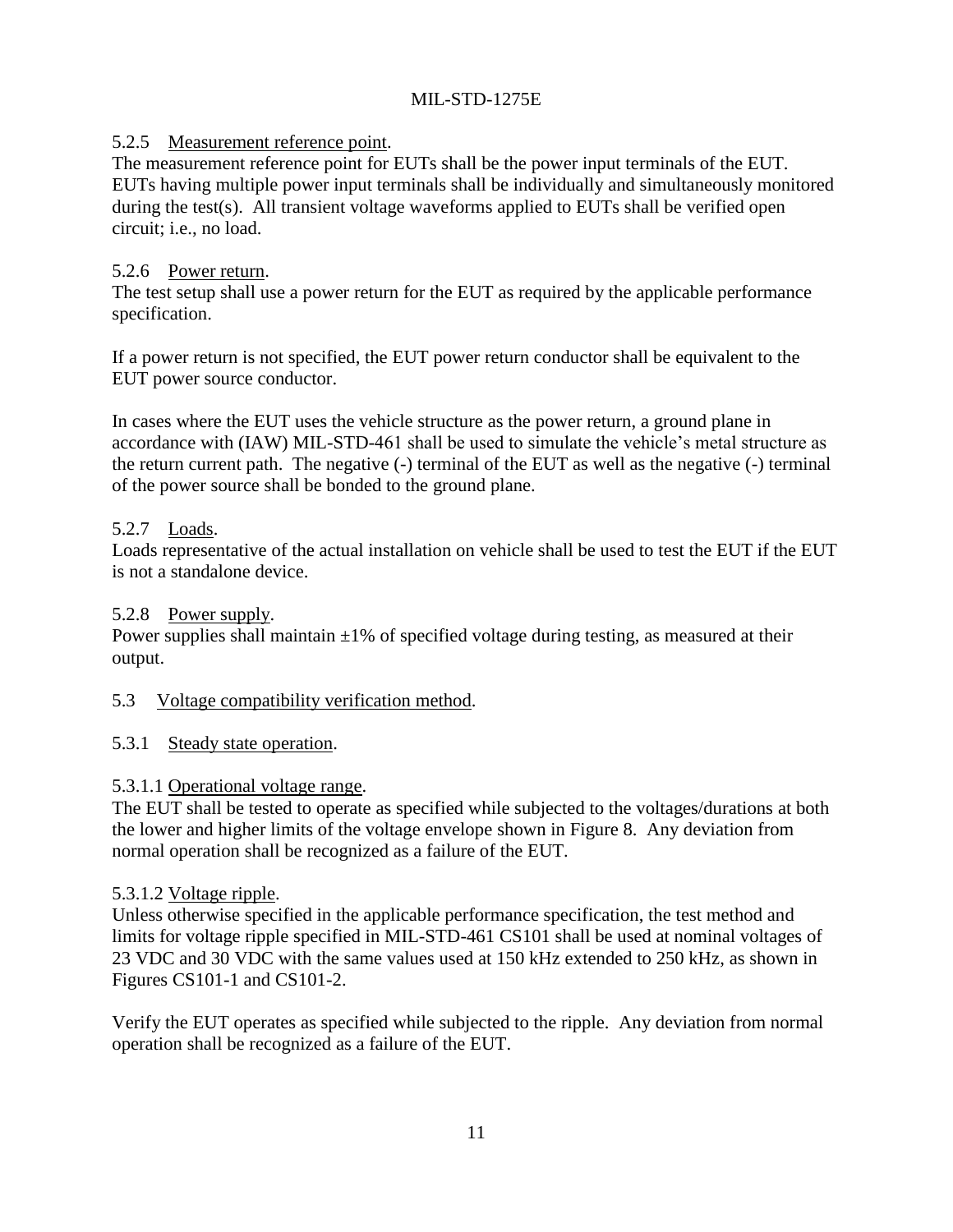# 5.3.2 Starting operation.

When applicable, the EUT shall be tested to operate as specified while subjected to the voltages/durations of the lower limit of the voltage envelope shown in [Figure 6](#page-11-0). Any deviation from normal operation shall be recognized as a failure of the EUT.

# 5.3.3 Transient disturbances.

## 5.3.3.1 Voltage spikes.

5.3.3.1.1 Injected voltage spikes.

The EUT shall be supplied power by a voltage source set to the nominal 28 VDC operating voltage through a Line Impedance Stabilization Network (LISN). The test operator shall inject voltage spikes into the EUT using a test setup similar to [Figure 9](#page-15-0).



Figure 9. Sample test setup for immunity to injected voltage spikes.

<span id="page-15-0"></span>One LISN shall be used when the power return is the vehicle chassis; in this case the ground plane provides the power return current path. Two LISNs shall be used when the EUT has a dedicated power return conductor, such as wires, buss bar, etc. This simulates the additional vehicle wiring harness present in the vehicle.

Both positive and negative voltage spikes shall be applied to the EUT. A minimum of fifty (50) 250V spikes of each polarity shall be applied at one (1) second intervals. Each test spike shall have a peak amplitude of 250V, a risetime not exceeding 50 ns, a frequency of oscillation greater than 100 kHz and less than 500 kHz, and a maximum energy content of 2 Joules.

Verify the EUT operates as specified while subjected to the voltage spikes. Any deviation from normal operation shall be recognized as a failure of the EUT.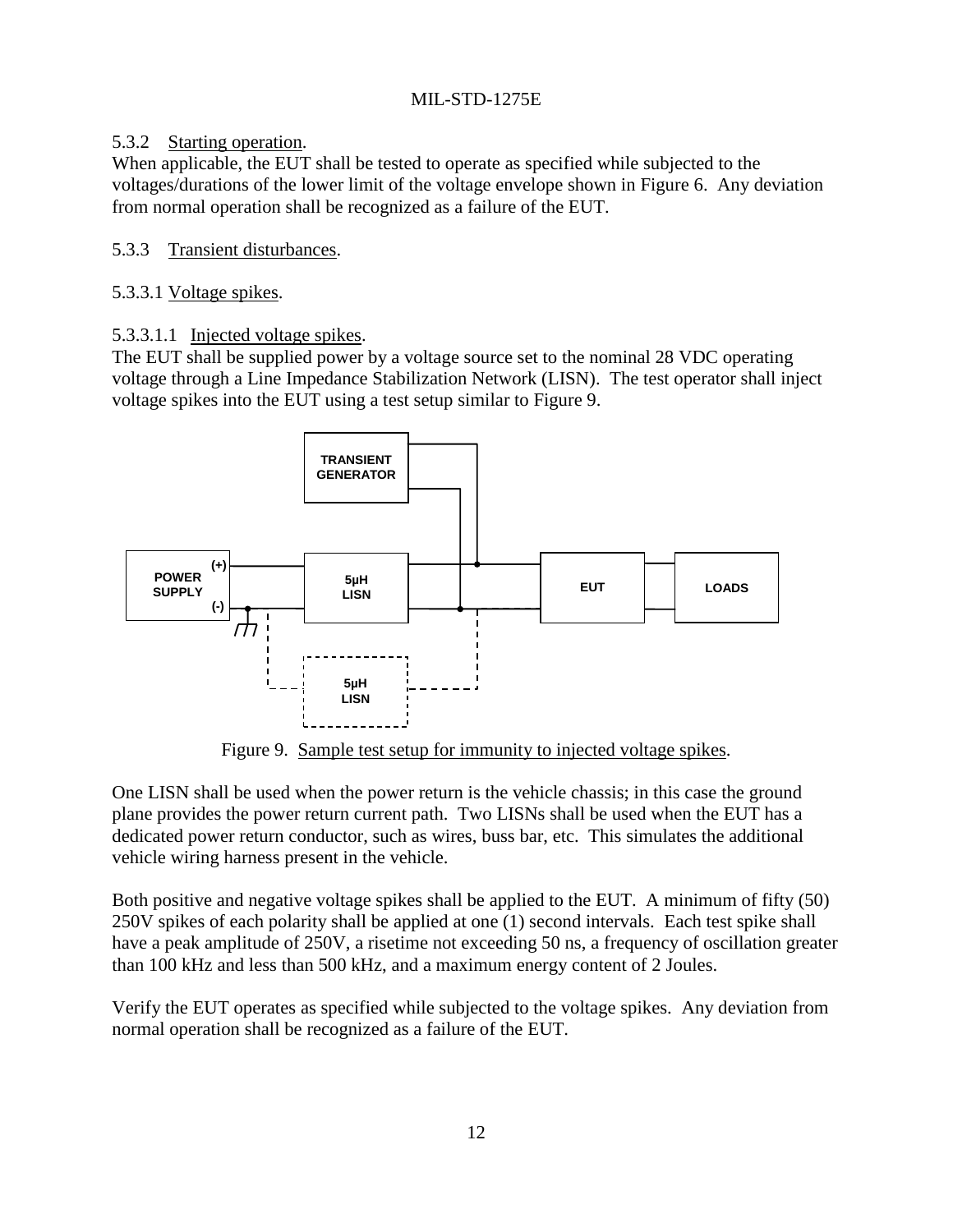# 5.3.3.1.2 Emitted spikes.

The EUT shall be supplied power by a source set to the nominal 28 VDC operating voltage. Unless otherwise specified in the applicable performance specification, use the conducted transient emissions test method specified in SAE J1113-42 to measure the spikes emitted by the EUT using a test setup similar to [Figure .](#page-16-0)



Figure 10. Sample test setup for exported voltage spikes and surges.

<span id="page-16-0"></span>One LISN shall be used when the power return is the vehicle chassis; in this case the ground plane provides the power return current path. Two LISNs shall be used when the EUT has a dedicated power return conductor, such as wires, buss bar, etc. This simulates the additional vehicle wiring harness present in the vehicle.

The test operator shall exercise switching function(s) of the EUT capable of producing spikes, (e.g., the switching of any inductive loads controlled by the EUT). If the power source to the EUT is controlled by means of a vehicle mounted switch or relay, the test shall be performed using this switch or relay. Each switching function shall be exercised a minimum of thirty-two (32) times in order to give a reasonable probability that the maximum spike voltage is recorded. The test operator shall monitor the operation of the EUT. Voltage spikes emitted by the EUT shall be within the limits shown in [Figure 7](#page-12-1). Any voltage spike or combination of voltage spikes emitted from a single event shall have an energy content less than 125 mJ.

# 5.3.3.2 Voltage surges.

# 5.3.3.2.1 Injected voltage surges.

The test operator shall inject voltage surges into the EUT using a test setup similar to [Figure 1](#page-17-0)1.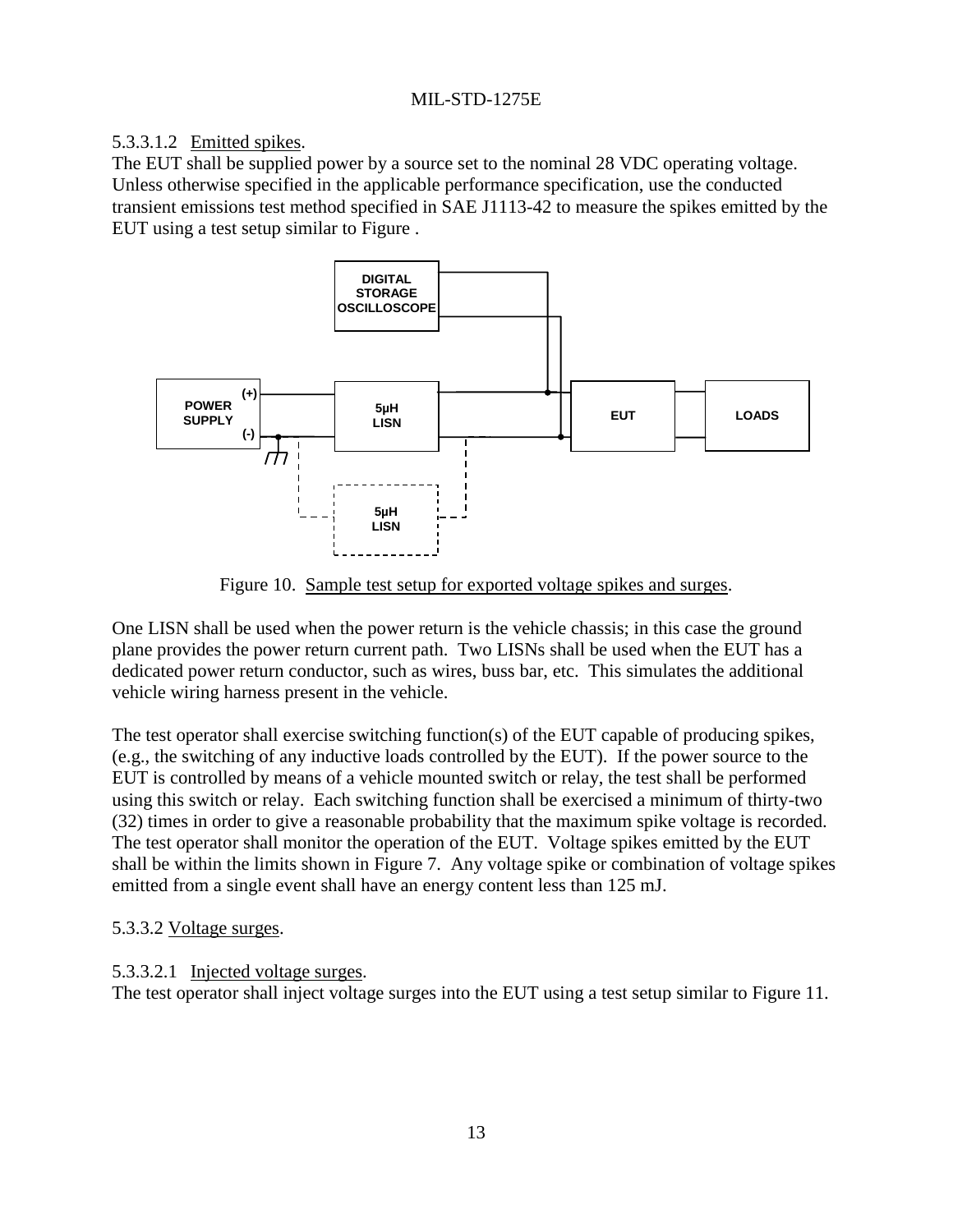



Figure 11. Sample test circuit for immunity to injected voltage surges.

<span id="page-17-0"></span>The voltage waveform injected on the power line(s) of the EUT shall simulate the voltage surge shown in [Figure 4.](#page-8-0) The voltage surge parameters are shown in [Table I](#page-17-1). Energy emitted from the transient surge generator shall be limited to 60 Joules.

<span id="page-17-1"></span>

|                  |              |      |             |               |        | Time           |  |  |
|------------------|--------------|------|-------------|---------------|--------|----------------|--|--|
| <b>Operating</b> |              | Rise |             | Source        | Number | <b>Between</b> |  |  |
| Voltage          | Amplitude    | Time | Duration    | Impedance     | ot     | Pulses         |  |  |
| $V_{\text{nom}}$ | $(V_{peak})$ | (ms) | (ms)        | m(2)          | Pulses | (S)            |  |  |
| $30 - 0/11$      | $100 - 0/10$ |      | $50 - 0/15$ | $500 - 25/10$ |        |                |  |  |

Table I. Positive voltage surge test parameters.

Prior to connection of the EUT, the test operator shall verify the amplitude and duration of the voltage surge specified in [Table I](#page-17-1) with a non-inductive load whose resistance is matched to the source impedance of the transient generator.

Verify the EUT operates as specified while subjected to the voltage surges. Any deviation from normal operation shall be recognized as a failure of the EUT.

# 5.3.3.2.2 Emitted voltage surges.

The EUT shall be supplied power by a source set to the nominal 28 VDC operating voltage. The test operator shall measure voltage surges emitted by the EUT using a test setup similar to [Figure](#page-16-0)  10. The test operator shall exercise function(s) of the EUT capable of producing surges. Each surge-producing function shall be exercised a minimum of thirty-two (32) times in order to give a reasonable probability that the maximum surge voltage is recorded.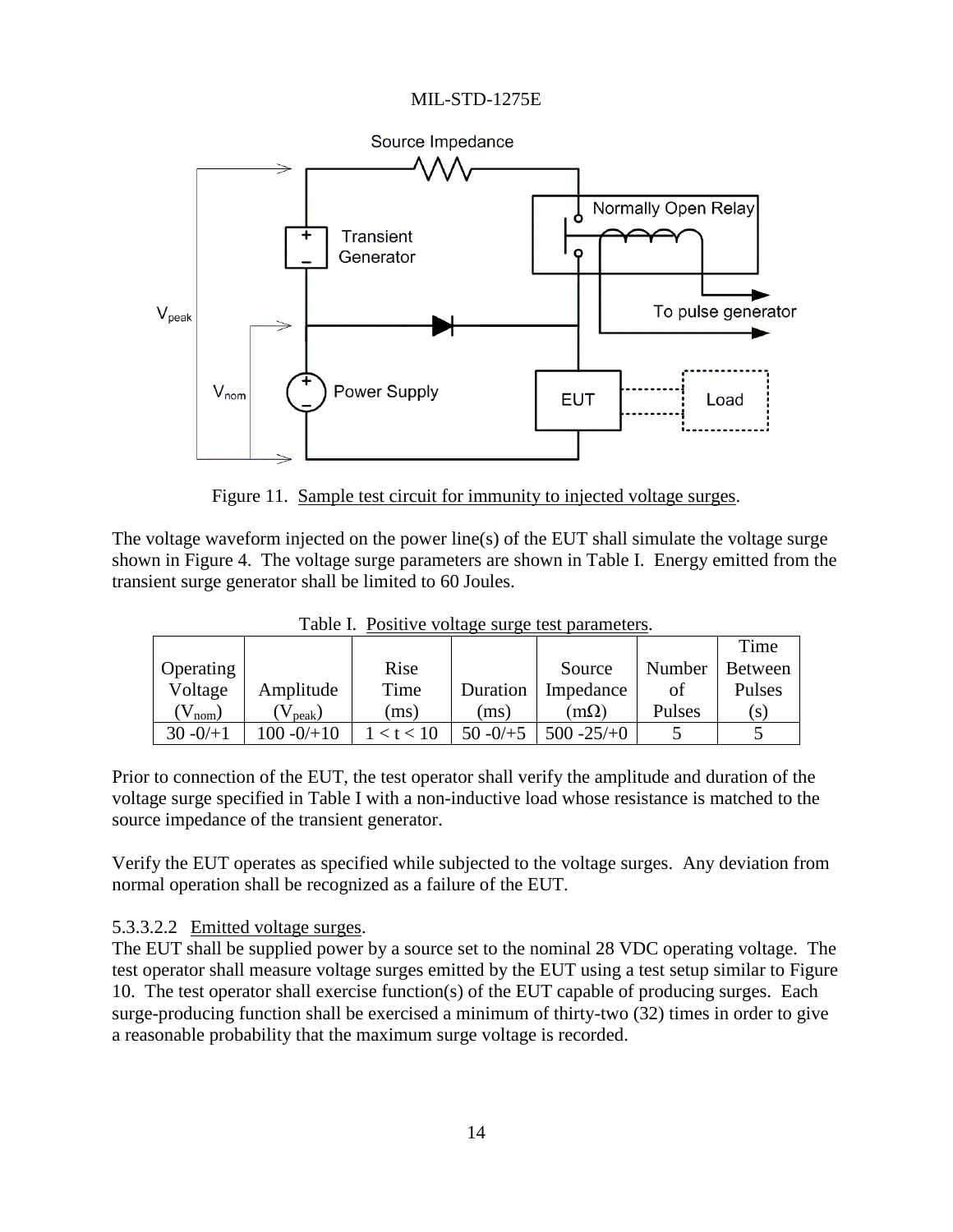The test operator shall monitor the operation of the EUT. Voltage surges emitted by the EUT shall be within the limits shown in [Figure 8](#page-13-0).

## 5.3.4 Reverse polarity.

Connect the positive (+) terminal of the EUT to the negative (-) terminal of the power supply system. Connect the negative (-) terminal of the EUT to the positive (+) terminal of the power supply system. Set the voltage on the power supply to 33 VDC and leave connected for five (5) minutes. Connect EUT input terminals to power with the correct polarity and verify device operates as specified. Any deviation from normal operation shall be recognized as a failure of the EUT.

## 5.3.5 Electromagnetic compatibility.

The EUT shall demonstrate compliance with the applicable performance specification requirements for control of electromagnetic interference and voltage spikes induced by lightning, electromagnetic pulses, and power switching prior to MIL-STD-1275 testing. Electromagnetic interference testing is not covered by this standard.

## 5.3.6 Electrostatic discharge.

The EUT shall demonstrate compliance with the applicable performance specification requirements for immunity to electrostatic discharge prior to MIL-STD-1275 testing. Electrostatic discharge testing is not covered by this standard.

## 6 NOTES

(This section contains information of a general or explanatory nature, which may be helpful, but is not mandatory.)

## 6.1 Intended use.

The intent of this document is to describe the nominal 28 VDC voltage characteristics, common across military ground vehicles, at the input power terminal of the utilizing electrical and electronic assemblies directly connected to the distribution network. This lays the groundwork for commonality across vehicle platforms. The vehicle's design authority is responsible to ensure that the 28 VDC delivered to the input power terminal of the utilization equipment meets these requirements.

| Acronym     | Definition                                     |
|-------------|------------------------------------------------|
| <b>EUT</b>  | <b>Equipment Under Test</b>                    |
| <b>IAW</b>  | In Accordance With                             |
| <b>IES</b>  | <b>Initial Engagement Surge</b>                |
| <b>LISN</b> | Line Impedance Stabilization Network           |
| <b>NIST</b> | National Institute of Standards and Technology |
| <b>SAE</b>  | Society of Automotive Engineers                |

# 6.2 Acronyms.